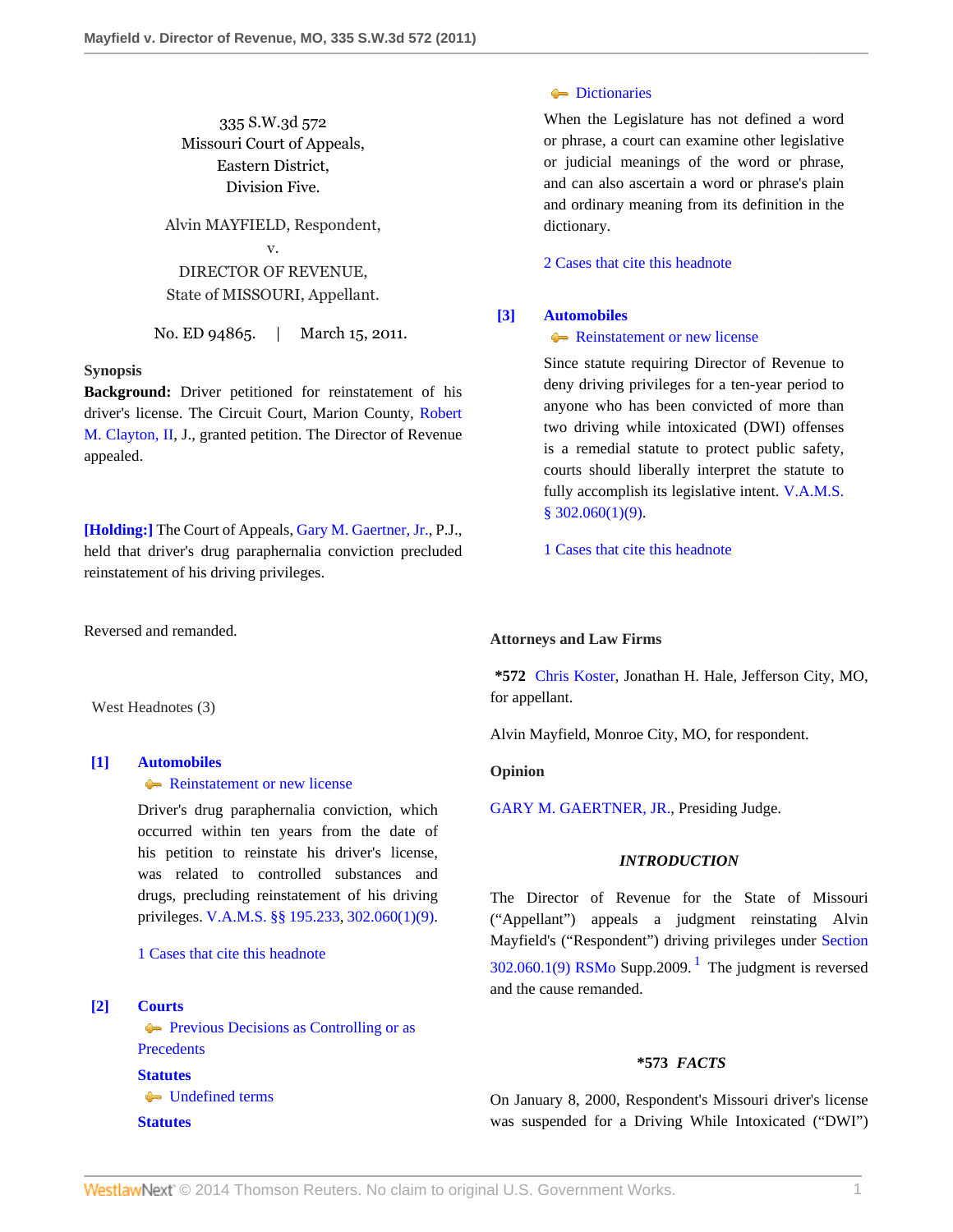conviction for a ten-year period under Section 302.060.1(9). On January 26, 2010, Respondent filed his Petition for Reinstatement of Driver License under Section 302.060.1(9). On February 25, 2010, Appellant answered the petition, requesting that the trial court dismiss the petition because Respondent was convicted of an offense "related to drugs and/ or controlled substances" during the preceding ten years and therefore was ineligible under Section 302.060.1(9).

On April 20, 2010, the trial court heard evidence. Respondent and his wife testified. Respondent stated that on March 15, 2007, Hannibal Police pulled him over while he was driving. Respondent admitted that his license was "denied" at that time. Respondent acknowledged that the Hannibal Police K–9 unit searched the vehicle and found a crack pipe. Respondent further testified that later that year he pled guilty to driving while revoked, suspended or denied license and to possession of drug paraphernalia.

<span id="page-1-1"></span>The trial court entered judgment ordering Appellant to reinstate Respondent's driver's license. The court found that Respondent no longer posed a threat to public safety and that Respondent had not been convicted of any offense related to alcohol, controlled substances or drugs. This appeal follows. [2](#page-3-0)

### *ANALYSIS*

The trial court's judgment will be affirmed unless there is no substantial evidence to support it, it is against the weight of the evidence or it erroneously declares or applies the law. *[Pearson v. Director of Revenue,](http://www.westlaw.com/Link/Document/FullText?findType=Y&serNum=2012663988&pubNum=4644&fi=co_pp_sp_4644_482&originationContext=document&vr=3.0&rs=cblt1.0&transitionType=DocumentItem&contextData=(sc.Search)#co_pp_sp_4644_482)* 234 S.W.3d 481, 482 [\(Mo.App. E.D.2007\).](http://www.westlaw.com/Link/Document/FullText?findType=Y&serNum=2012663988&pubNum=4644&fi=co_pp_sp_4644_482&originationContext=document&vr=3.0&rs=cblt1.0&transitionType=DocumentItem&contextData=(sc.Search)#co_pp_sp_4644_482)

<span id="page-1-0"></span>**[\[1\]](#page-0-0)** Section 302.060.1(9) requires Appellant to deny driving privileges for a ten-year period to anyone who has been convicted of more than two DWI offenses. Under this section, after expiration of ten years from the last DWI conviction, the driver may petition the circuit court for reinstatement of their driver's license if "1. the court finds that the petitioner has not been convicted of any offense related to alcohol, controlled substances or drugs during the preceding ten years and [2.] that the petitioner's habits and conduct show such petitioner to no longer pose a threat to the public safety of this state...." Section 302.060.1(9). The sole issue raised on appeal is whether Respondent's 2007 drug paraphernalia conviction under [section 195.233 RSMo 2000](http://www.westlaw.com/Link/Document/FullText?findType=L&pubNum=1000229&cite=MOST195.233&originatingDoc=Ifedd0b494fbc11e0b931b80af77abaf1&refType=LQ&originationContext=document&vr=3.0&rs=cblt1.0&transitionType=DocumentItem&contextData=(sc.Search)), is an offense related to

controlled substances or drugs under Section 302.060.1(9). This court finds that it is.

The interpretation of Section 302.060.1(9) is a legal question that this court reviews *de novo. [Akins v. Director of Revenue,](http://www.westlaw.com/Link/Document/FullText?findType=Y&serNum=2021414623&pubNum=4644&fi=co_pp_sp_4644_564&originationContext=document&vr=3.0&rs=cblt1.0&transitionType=DocumentItem&contextData=(sc.Search)#co_pp_sp_4644_564)* [303 S.W.3d 563, 564 \(Mo. banc 2010\)](http://www.westlaw.com/Link/Document/FullText?findType=Y&serNum=2021414623&pubNum=4644&fi=co_pp_sp_4644_564&originationContext=document&vr=3.0&rs=cblt1.0&transitionType=DocumentItem&contextData=(sc.Search)#co_pp_sp_4644_564). When a court interprets a statute, the court must ascertain the legislature's intent from the language used, give effect to that intent if possible and consider the words used in their plain and ordinary meaning. *[Appleby v. Director of Revenue,](http://www.westlaw.com/Link/Document/FullText?findType=Y&serNum=1993039112&pubNum=713&fi=co_pp_sp_713_541&originationContext=document&vr=3.0&rs=cblt1.0&transitionType=DocumentItem&contextData=(sc.Search)#co_pp_sp_713_541)* 851 [S.W.2d 540, 541 \(Mo.App. W.D.1993\)](http://www.westlaw.com/Link/Document/FullText?findType=Y&serNum=1993039112&pubNum=713&fi=co_pp_sp_713_541&originationContext=document&vr=3.0&rs=cblt1.0&transitionType=DocumentItem&contextData=(sc.Search)#co_pp_sp_713_541). To determine the legislature's intent, a court must examine the words used in the statute, the context in which the words are used and the problem the legislature is seeking to address with the statute's enactment, while construing the statute in light of the purpose that the legislature intended to accomplish and the evils it intended to cure. *[Id.](http://www.westlaw.com/Link/Document/FullText?findType=Y&serNum=1993039112&originationContext=document&vr=3.0&rs=cblt1.0&transitionType=DocumentItem&contextData=(sc.Search))* This court must not **\*574** interpret a statute narrowly if such an interpretation would defeat the purpose of the statute. *[Id.](http://www.westlaw.com/Link/Document/FullText?findType=Y&serNum=1993039112&originationContext=document&vr=3.0&rs=cblt1.0&transitionType=DocumentItem&contextData=(sc.Search))*

Missouri courts have held that the purpose of Section 302.060.1(9) is to protect the public, not to punish the petitioner, and that this statute is remedial in nature. *[Id.](http://www.westlaw.com/Link/Document/FullText?findType=Y&serNum=1993039112&originationContext=document&vr=3.0&rs=cblt1.0&transitionType=DocumentItem&contextData=(sc.Search))* Therefore, this court must liberally construe this statute to effect its beneficial purpose. *[Id.](http://www.westlaw.com/Link/Document/FullText?findType=Y&serNum=1993039112&originationContext=document&vr=3.0&rs=cblt1.0&transitionType=DocumentItem&contextData=(sc.Search))*

Chapter 195 of the Missouri Statutes, titled the Narcotic Drug Act, sets forth Missouri's drug regulations concerning drugs and controlled substances. Section 195.010(17) defines "Drug Paraphernalia" as:

[A]ll equipment, products, substances and materials of any kind which are used, intended for use, or designed for use, in planting, propagating, cultivating, growing, harvesting, manufacturing, compounding, converting, producing, processing, preparing, storing, containing, concealing, injecting, ingesting, inhaling, or otherwise introducing into the human body a controlled substance or an imitation controlled substance.... It includes, but is not limited to:

(1) Objects used, intended for use, or designed for use in ingesting, inhaling, or otherwise introducing marijuana, cocaine, hashish, or hashish oil into the human body, such as:

(a) Metal, wooden, acrylic, glass, stone, plastic, or ceramic pipes with or without screens, permanent screens, hashish heads, or punctured metal bowls;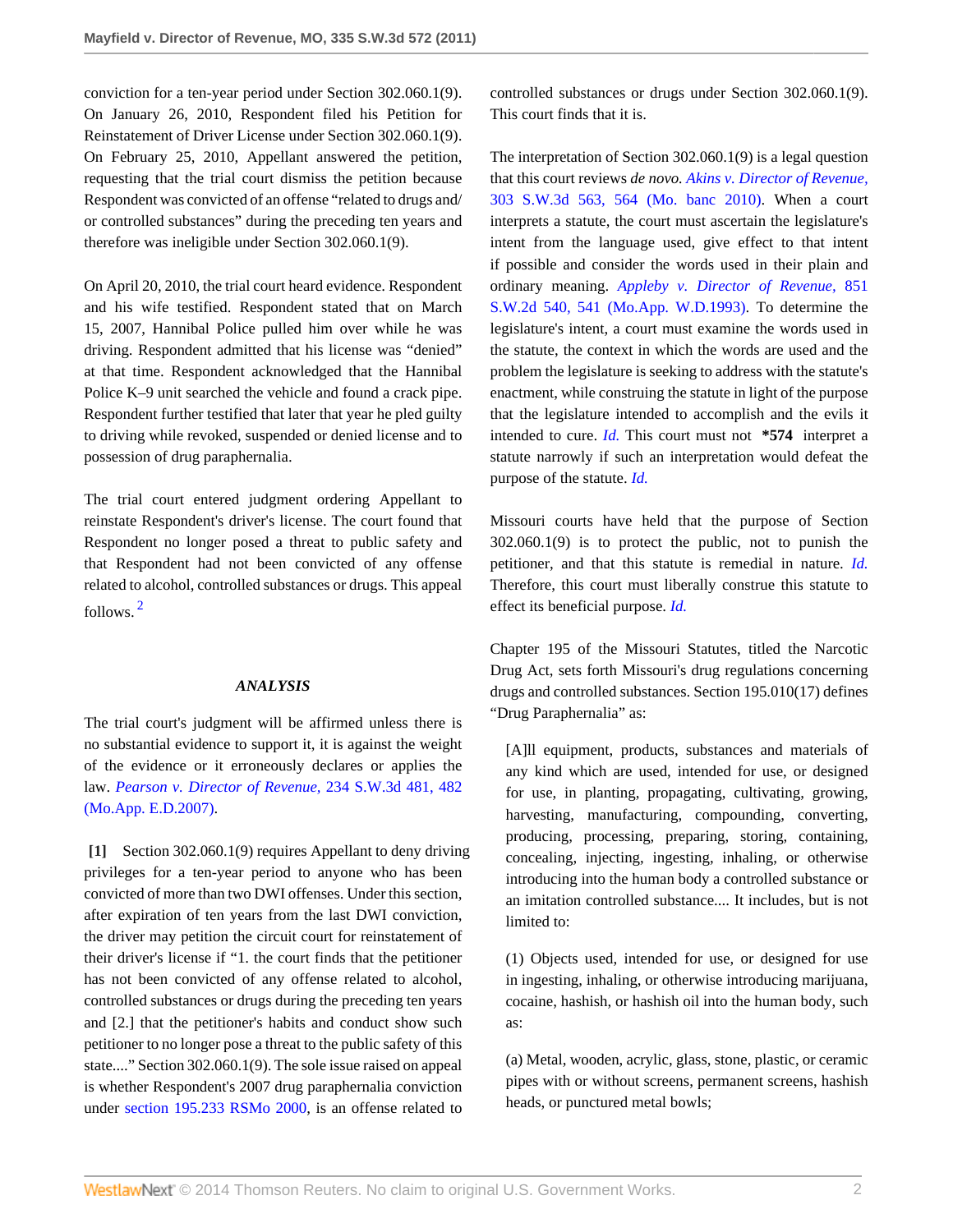[Section 195.233](http://www.westlaw.com/Link/Document/FullText?findType=L&pubNum=1000229&cite=MOST195.233&originatingDoc=Ifedd0b494fbc11e0b931b80af77abaf1&refType=LQ&originationContext=document&vr=3.0&rs=cblt1.0&transitionType=DocumentItem&contextData=(sc.Search)) addresses "Unlawful Use of Drug Paraphernalia" and states:

> It is unlawful for any person to use, or to possess with intent to use, drug paraphernalia to plant, propagate, cultivate, grow, harvest, manufacture, compound, convert, produce, process, prepare, test, analyze, pack, repack, store, contain, conceal, inject, ingest, inhale, or otherwise introduce into the human body a controlled substance or an imitation controlled substance....

<span id="page-2-0"></span>**[\[2\]](#page-0-1)** This Court has previously asserted that there is no definition or case law that explains what relating to controlled substances or drugs means. *[State v. Myers,](http://www.westlaw.com/Link/Document/FullText?findType=Y&serNum=2014711716&pubNum=4644&fi=co_pp_sp_4644_26&originationContext=document&vr=3.0&rs=cblt1.0&transitionType=DocumentItem&contextData=(sc.Search)#co_pp_sp_4644_26)* 248 S.W.3d [19, 26 \(Mo.App. E.D.2008\).](http://www.westlaw.com/Link/Document/FullText?findType=Y&serNum=2014711716&pubNum=4644&fi=co_pp_sp_4644_26&originationContext=document&vr=3.0&rs=cblt1.0&transitionType=DocumentItem&contextData=(sc.Search)#co_pp_sp_4644_26) When the Legislature has not defined a word or phrase, a court can examine other legislative or judicial meanings of the word or phrase, and can also ascertain a word or phrase's plain and ordinary meaning from its definition in the dictionary. *[Id.](http://www.westlaw.com/Link/Document/FullText?findType=Y&serNum=2014711716&originationContext=document&vr=3.0&rs=cblt1.0&transitionType=DocumentItem&contextData=(sc.Search))* According to Webster's Dictionary (1990), "relate" means "to have a relationship or connection: REFER." The dictionary further defines "related" as "connected by reason of an established or discoverable relation." "Related to controlled substances or drugs" under Section 302.060.1(9) means having some connection to controlled substances or drugs. Drug paraphernalia as defined under Section 195.010(17), particularly a crack pipe, is directly connected to controlled substances and drugs as drug paraphernalia is used to introduce controlled substances or drugs into the human body. Under the plain and ordinary meaning of "related to," drug paraphernalia is related to controlled substances or drugs. *[Id.](http://www.westlaw.com/Link/Document/FullText?findType=Y&serNum=2014711716&originationContext=document&vr=3.0&rs=cblt1.0&transitionType=DocumentItem&contextData=(sc.Search))* (Imitation controlled substance is related to controlled substances for prior and persistent drug offender status enhancement).

This Court has compared Section 302.060.1(9) with Section 302.060.1(10) to discern legislative intent when the Legislature removed "relating" in subsection 10, but kept "relating to driving while intoxicated" in subsection 9. *[Wilson](http://www.westlaw.com/Link/Document/FullText?findType=Y&serNum=1994076536&pubNum=713&fi=co_pp_sp_713_330&originationContext=document&vr=3.0&rs=cblt1.0&transitionType=DocumentItem&contextData=(sc.Search)#co_pp_sp_713_330) v. Director of Revenue,* [873 S.W.2d 328, 330 \(Mo.App.](http://www.westlaw.com/Link/Document/FullText?findType=Y&serNum=1994076536&pubNum=713&fi=co_pp_sp_713_330&originationContext=document&vr=3.0&rs=cblt1.0&transitionType=DocumentItem&contextData=(sc.Search)#co_pp_sp_713_330) [E.D.1994\).](http://www.westlaw.com/Link/Document/FullText?findType=Y&serNum=1994076536&pubNum=713&fi=co_pp_sp_713_330&originationContext=document&vr=3.0&rs=cblt1.0&transitionType=DocumentItem&contextData=(sc.Search)#co_pp_sp_713_330) This Court found that by leaving "relating to" in subsection 9, the Legislature signaled its expansive intent that the scope of subsection 9 should not be limited to convictions for strictly DWI's, **\*575** but also included convictions for excessive blood alcohol content or BAC. *[Id.](http://www.westlaw.com/Link/Document/FullText?findType=Y&serNum=1994076536&originationContext=document&vr=3.0&rs=cblt1.0&transitionType=DocumentItem&contextData=(sc.Search))*

<span id="page-2-1"></span>**[\[3\]](#page-0-2)** By analogy, the Legislature understood that Section 302.060.1(9) also contained the phrase "related to ... controlled substances or drugs" when this section was drafted. The Legislature has clearly indicated that their intent under Section 302.060.1(9) is to deter chronic repeat drunk drivers from driving and from re-establishing their driving privileges if they have had convictions related to alcohol, controlled substances or drugs during their ten-year denial period. As Section 302.060.1(9) is a remedial statute to protect public safety, this Court should liberally interpret this statute to fully accomplish this legislative intent. *Appleby,* [851 S.W.2d at 541](http://www.westlaw.com/Link/Document/FullText?findType=Y&serNum=1993039112&pubNum=713&fi=co_pp_sp_713_541&originationContext=document&vr=3.0&rs=cblt1.0&transitionType=DocumentItem&contextData=(sc.Search)#co_pp_sp_713_541) (Liberally interpreting Section 302.060.1(9) to protect public safety, so that "any offense related to alcohol" also included municipal offenses).

"It is well-settled that a driver's license is not a vested right, but merely a privilege." *Pearson,* [234 S.W.3d at 483.](http://www.westlaw.com/Link/Document/FullText?findType=Y&serNum=2012663988&pubNum=4644&fi=co_pp_sp_4644_483&originationContext=document&vr=3.0&rs=cblt1.0&transitionType=DocumentItem&contextData=(sc.Search)#co_pp_sp_4644_483) Continued irresponsible conduct of a person being convicted of an offense related to alcohol, controlled substances or drugs during the ten-year denial period under Section 302.060.1(9) precludes reinstatement of driving privileges. Respondent's drug paraphernalia conviction in 2007 is related to controlled substances and drugs, thus precluding reinstatement of Respondent's driving privileges. As our Supreme Court has stated, "The plain language of [Section](http://www.westlaw.com/Link/Document/FullText?findType=L&pubNum=1000229&cite=MOST302.060&originatingDoc=Ifedd0b494fbc11e0b931b80af77abaf1&refType=LQ&originationContext=document&vr=3.0&rs=cblt1.0&transitionType=DocumentItem&contextData=(sc.Search)) [302.060\(9\)](http://www.westlaw.com/Link/Document/FullText?findType=L&pubNum=1000229&cite=MOST302.060&originatingDoc=Ifedd0b494fbc11e0b931b80af77abaf1&refType=LQ&originationContext=document&vr=3.0&rs=cblt1.0&transitionType=DocumentItem&contextData=(sc.Search)) reflects a clear legislative determination that consequences matter." *Akins,* [303 S.W.3d at 567](http://www.westlaw.com/Link/Document/FullText?findType=Y&serNum=2021414623&pubNum=4644&fi=co_pp_sp_4644_567&originationContext=document&vr=3.0&rs=cblt1.0&transitionType=DocumentItem&contextData=(sc.Search)#co_pp_sp_4644_567).

### *CONCLUSION*

The trial court erred by ordering reinstatement of Respondent's driving privileges, because Respondent's drug paraphernalia conviction occurred within the ten-year denial period under Section 302.060.1(9). The judgment is reversed and the cause remanded with instructions to deny Respondent's petition.

[MARY K. HOFF](http://www.westlaw.com/Link/Document/FullText?findType=h&pubNum=176284&cite=0100550601&originatingDoc=Ifedd0b494fbc11e0b931b80af77abaf1&refType=RQ&originationContext=document&vr=3.0&rs=cblt1.0&transitionType=DocumentItem&contextData=(sc.Search)) and [PATRICIA L. COHEN,](http://www.westlaw.com/Link/Document/FullText?findType=h&pubNum=176284&cite=0135329301&originatingDoc=Ifedd0b494fbc11e0b931b80af77abaf1&refType=RQ&originationContext=document&vr=3.0&rs=cblt1.0&transitionType=DocumentItem&contextData=(sc.Search)) JJ., concurs.

### Footnotes

<span id="page-2-2"></span>[1](#page-0-3) All subsequent statutory references are to RSMo Supp.2009 unless otherwise indicated.